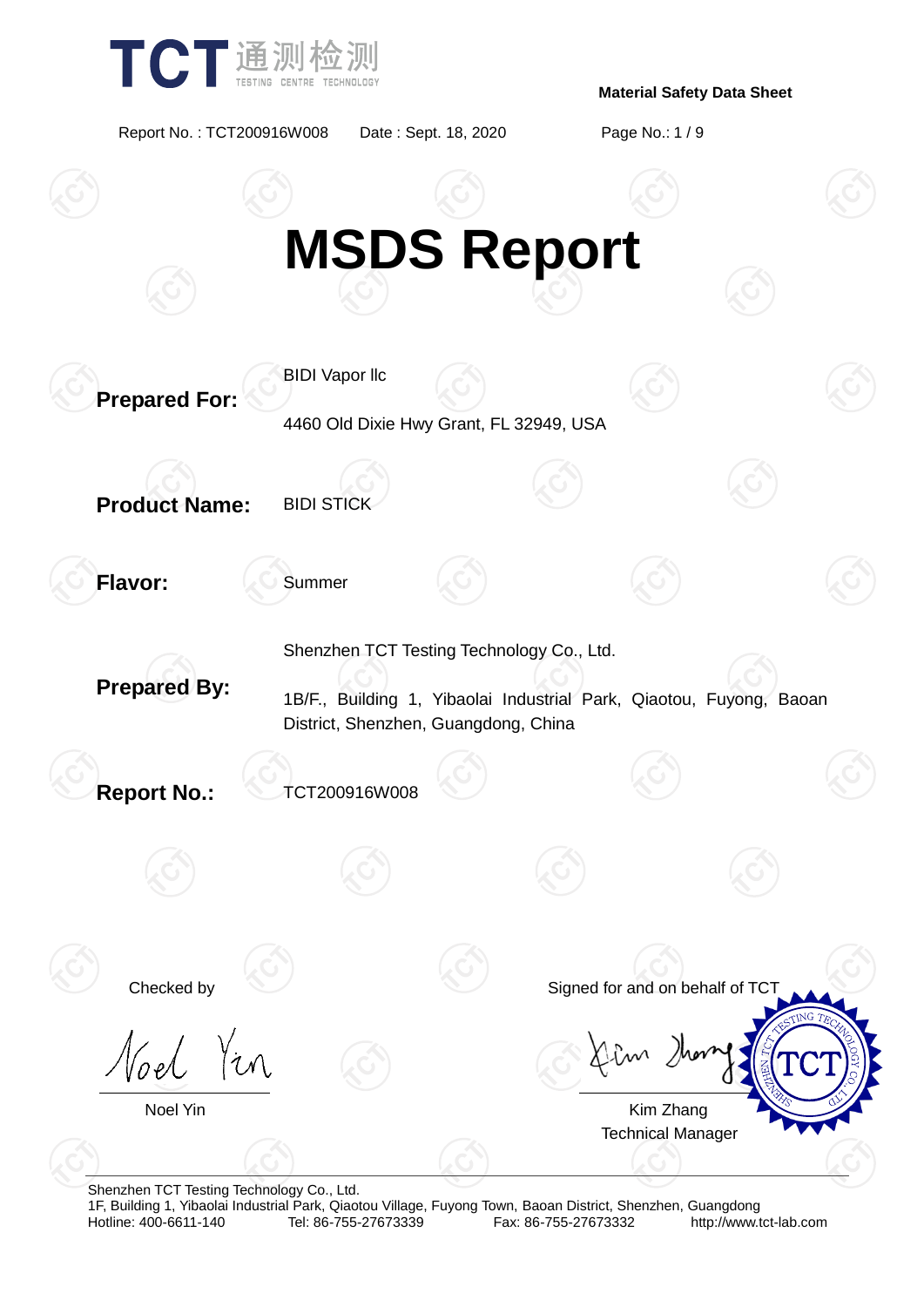

Report No. : TCT200916W008 Date : Sept. 18, 2020 Page No.: 2 / 9

# **Material Safety Data Sheet**

**Regulation (EC) No 1907/2006 (REACH), Annex II**

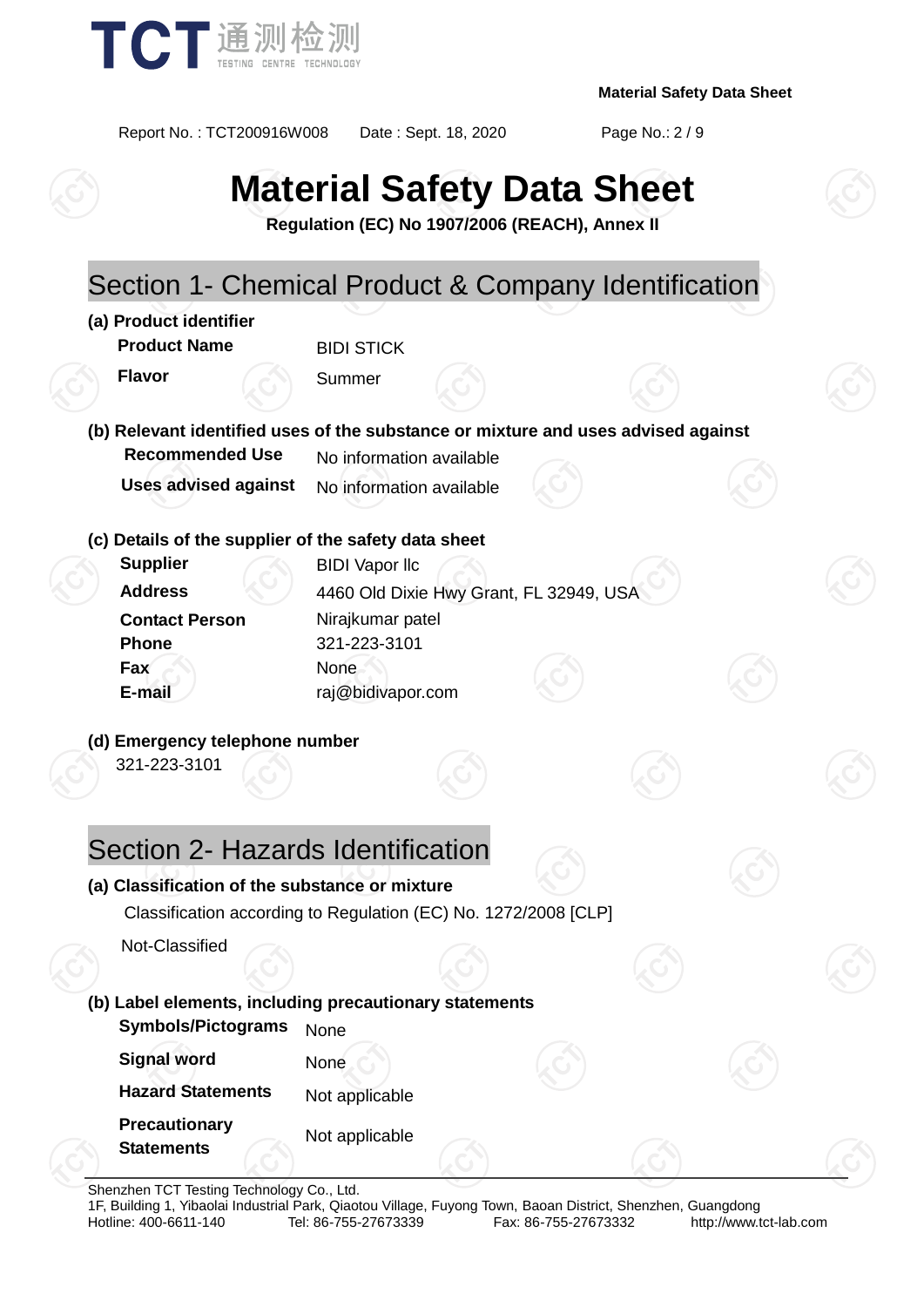

Report No. : TCT200916W008 Date : Sept. 18, 2020 Page No.: 3 / 9

**(c) Other hazards**

No information available





### Section 3- Composition/Information on Ingredients

### **(a) BIDI STICK is a mixture**

| <b>Chemical Name</b>    | <b>CAS No.</b>  | <b>CONTENT%</b> |
|-------------------------|-----------------|-----------------|
| Vanillin                | 121-33-5        | 0.068           |
| Nicotine                | $54 - 11 - 5$   | 5.96            |
| Benzoic acid            | 65-85-0         | 6.77            |
| Propylene Glycol        | $57 - 55 - 6$   | 55.7            |
| Glycerol                | $56 - 81 - 5$   | 24.8            |
| Ethanol                 | 64-17-5         | 1.23            |
| Ethyl acetate           | 141-78-6        | 0.053           |
| <b>Butyl acetate</b>    | 123-86-4        | 0.185           |
| Ethyl butanoate         | 105-54-4        | 2.675           |
| Ethyl 2-methylbutanoate | 7452-79-1       | 0.082           |
| Ethyl trans-crotonate   | 623-70-1        | 0.019           |
| Ethyl caproate          | 123-66-0        | 0.052           |
| Isoamyl butanoate       | 106-27-4        | 0.062           |
| Hexyl acetate           | 142-92-7        | 0.029           |
| cis-3-Hexenyl Acetate   | $3681 - 71 - 8$ | 0.199           |
| Ethyl lactate           | 97-64-3         | 0.400           |
| Hexyl formate           | 629-33-4        | 0.152           |
| Ethyl caprylate         | 106-32-1        | 0.027           |
| Acetic acid             | 64-19-7         | 0.106           |
| Ethyl 3-hydroxybutyrate | 5405-41-4       | 0.034           |
| Linalol                 | 78-70-6         | 0.100           |
| Benzyl acetate          | $140 - 11 - 4$  | 0.062           |
| Benzenecarbinol         | 100-51-6        | 0.089           |
| Larixic acid            | $118 - 71 - 8$  | 0.213           |
| Ethyl maltol            | 4940-11-8       | 0.572           |
| <b>Triethyl citrate</b> | 77-93-0         | 0.204           |
| Raspberry ketone        | 5471-51-2       | 0.157           |

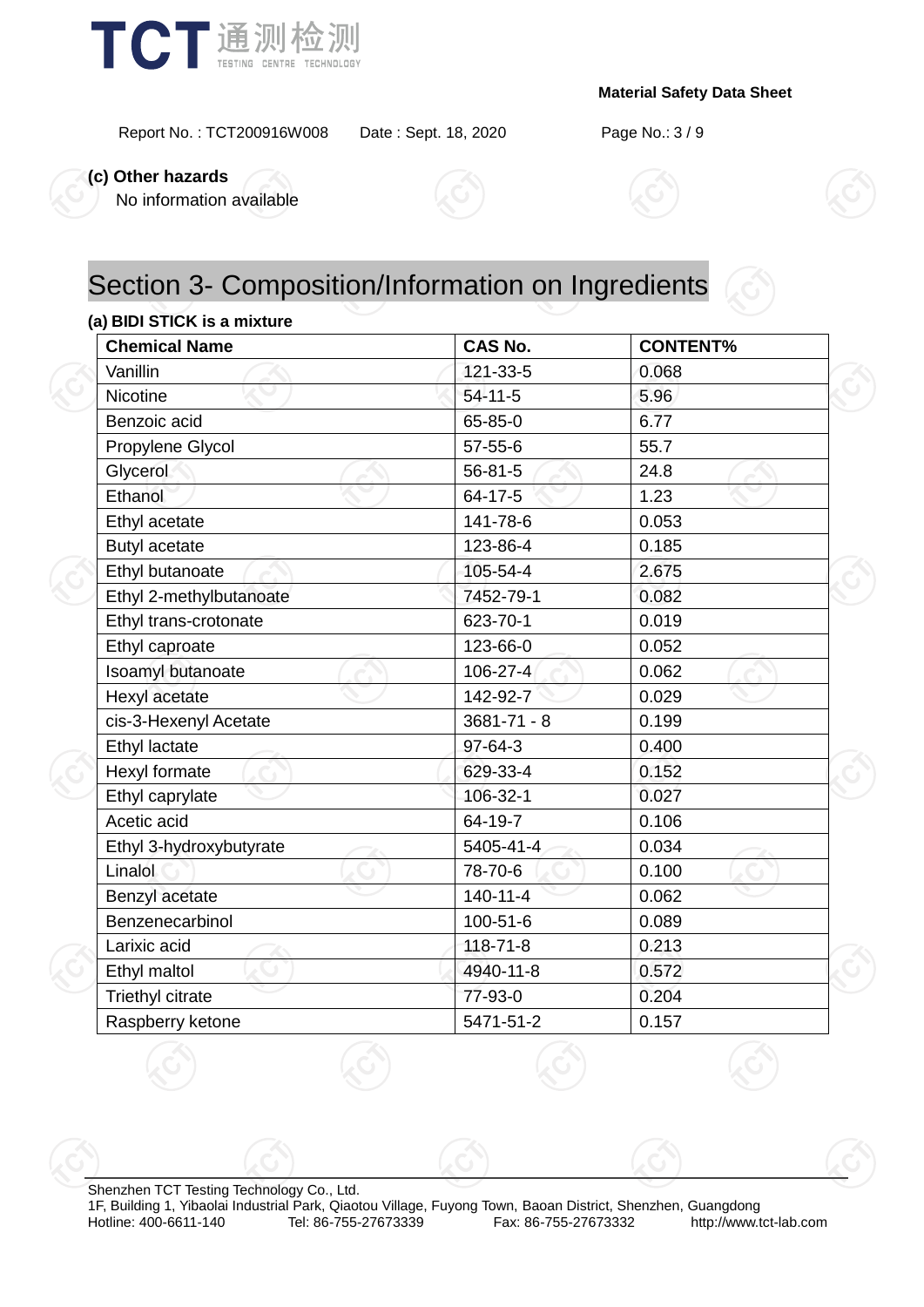

Report No. : TCT200916W008 Date : Sept. 18, 2020 Page No.: 4 / 9

### Section 4- First Aid Measures

### **(a) Description of first aid measures**

| <b>General advice</b> | In case of accident or unwellness, seek medical advice immediately                                                                                                                                                                    |  |  |
|-----------------------|---------------------------------------------------------------------------------------------------------------------------------------------------------------------------------------------------------------------------------------|--|--|
| <b>Inhalation</b>     | If fumes or combustion products are inhaled, remove victim to fresh air and<br>keep at rest in a position comfortable for breathing. Get medical<br>advice/attention if you feel unwell                                               |  |  |
| Ingestion             | Give water to rinse out mouth, then drink plenty of water, vomiting, and go                                                                                                                                                           |  |  |
|                       | to a doctor                                                                                                                                                                                                                           |  |  |
| Eye contact           | Keep eyelids apart and away from eye and moving the eyelids by lifting the<br>upper and lower lids occasionally, flush eyes with plenty of water or saline<br>water for at least 15 minutes, call a physician if irritation persists. |  |  |
| <b>Skin contact</b>   | Wash off immediately with soap and plenty of water while removing all<br>contaminated clothes and shoes. Wash contaminated clothing before<br>reuse. If skin irritation persists, call a physician.                                   |  |  |

### **(b) Most important symptoms and effects, both acute and delayed**

No information available

### **(c) Indication of any immediate medical attention and special treatment needed**

Treat symptomatically

### Section 5- Fire Fighting Measures

**(a) Extinguishing media**

**Suitable extinguishing building examgersing** Water, CO<sub>2</sub>, Dry chemical powder, Foam **Unsuitable extinguishing media** No information available

### **(b) Special hazards arising from the substance or mixture**

No information available

### **(c) Special protective equipment and precautions for fire-fighters**

Firefighters should wear self-contained breathing apparatus and full firefighting turnout gear; Prevent, by any means available, spillage from entering drains or water courses; Use water delivered as a fine spray to control fire and cool adjacent area.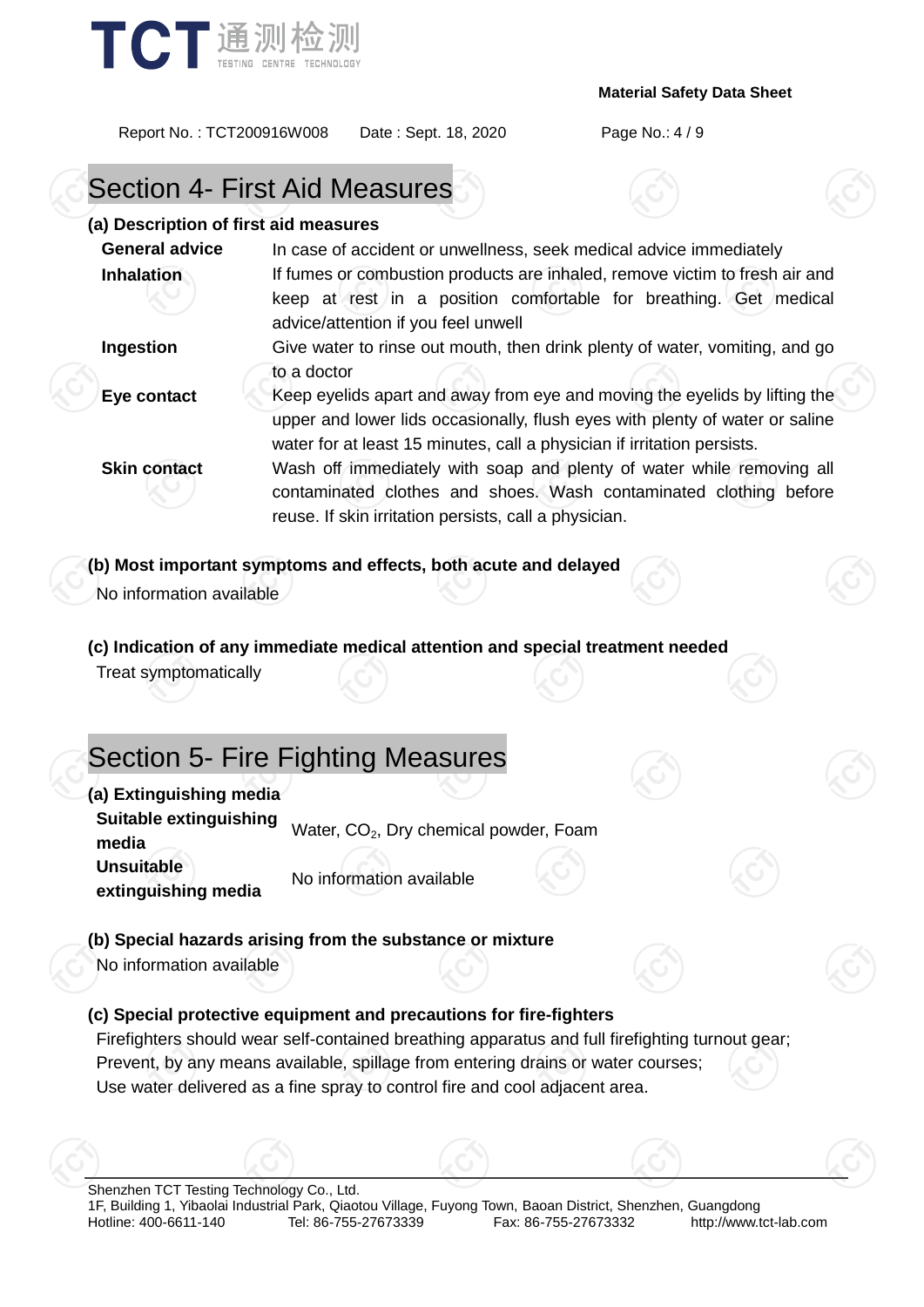

Report No. : TCT200916W008 Date : Sept. 18, 2020 Page No.: 5 / 9

### Section 6- Accidental Release Measures

### **(a) Personal precautions, protective equipment and emergency procedures**

Evacuate personnel to safe areas. Avoid contact with skin, eyes or clothing. Ensure adequate ventilation, especially in confined areas. Do not breathe dust/fume/gas/mist/vapors/spray.

### **(b) Environmental precautions**

Prevent product from entering drains

### **(c) Methods and material for containment and cleaning up**

Pick up and transfer to properly labeled containers. Avoid generation of dust

### Section 7- Handling and Storage

### **(a) Precautions for safe handling**

Handle in accordance with good industrial hygiene and safety practice. Avoid contact with skin, eyes or clothing. Avoid generation of dust. Do not breathe dust/fume/gas/mist/vapors/spray

### **(b) Conditions for safe storage, including any incompatibilities**

Keep containers tightly closed in a dry, cool and well-ventilated place. Protect from moisture and fire. Store away from Oxidant, acids, halogen, Equipped with corresponding varieties and number of fire equipment and leakage emergency treatment equipment.

### Section 8 - Exposure Controls/Personal Protection

### **(a) Exposure controls**

**Engineering Controls** Ensure adequate ventilation, especially in confined areas

### **(b) Personal protective equipment**

**Personal protective equipment** Respiratory Protection: Special protection is generally not required, but if exposed to dust, it is recommended to wear self absorption filter dust masks

Skin Protection: Wear suitable protective clothing and gloves

Eye Protection: Not necessary under normal conditions. Wearing chemical safety protective glasses if necessary

**Hygiene Measures** Wash hands or take a shower after working

Shenzhen TCT Testing Technology Co., Ltd.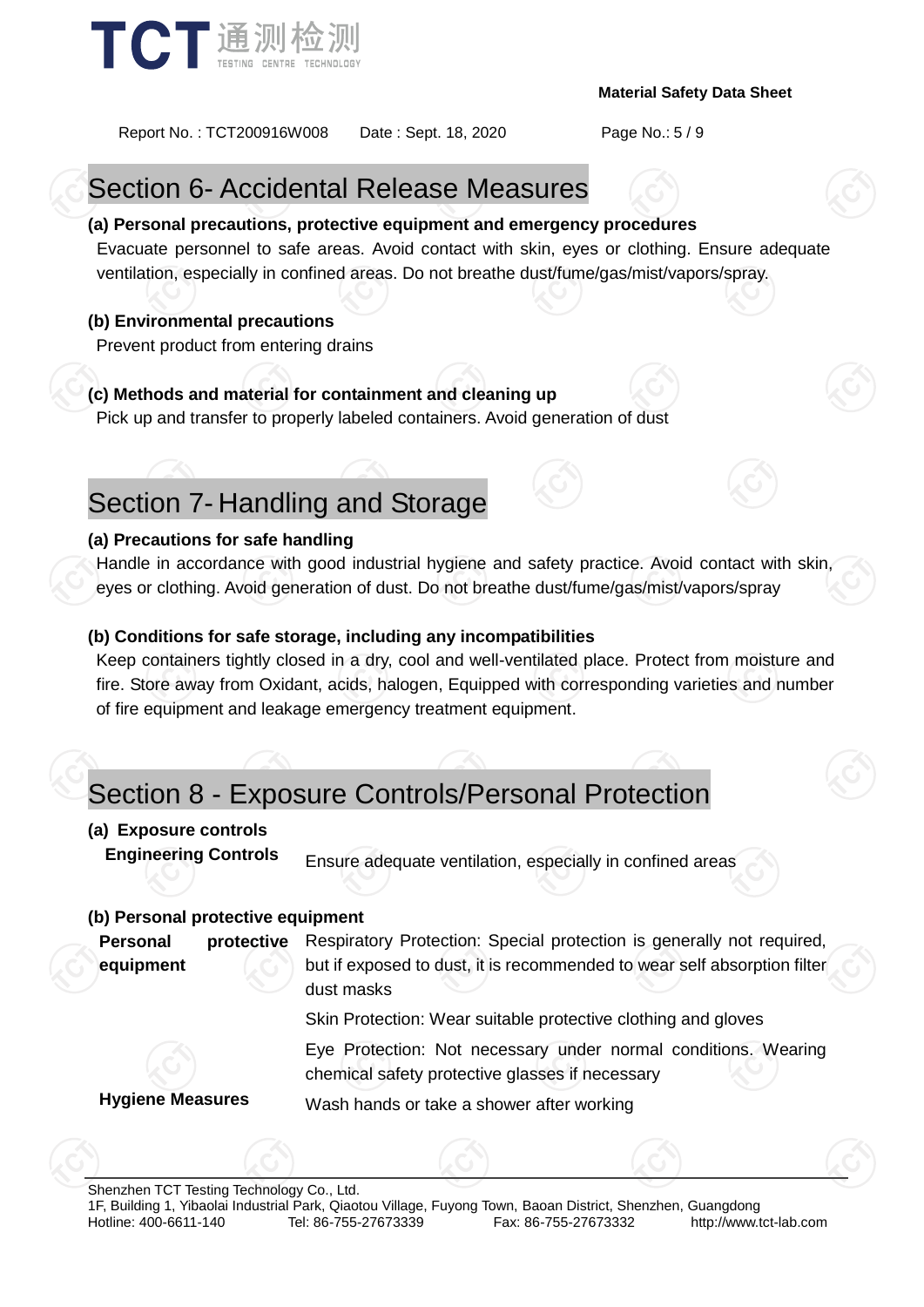

#### Report No. : TCT200916W008 Date : Sept. 18, 2020 Page No.: 6 / 9

**(c) Environmental exposure controls** Avoid release to the environment

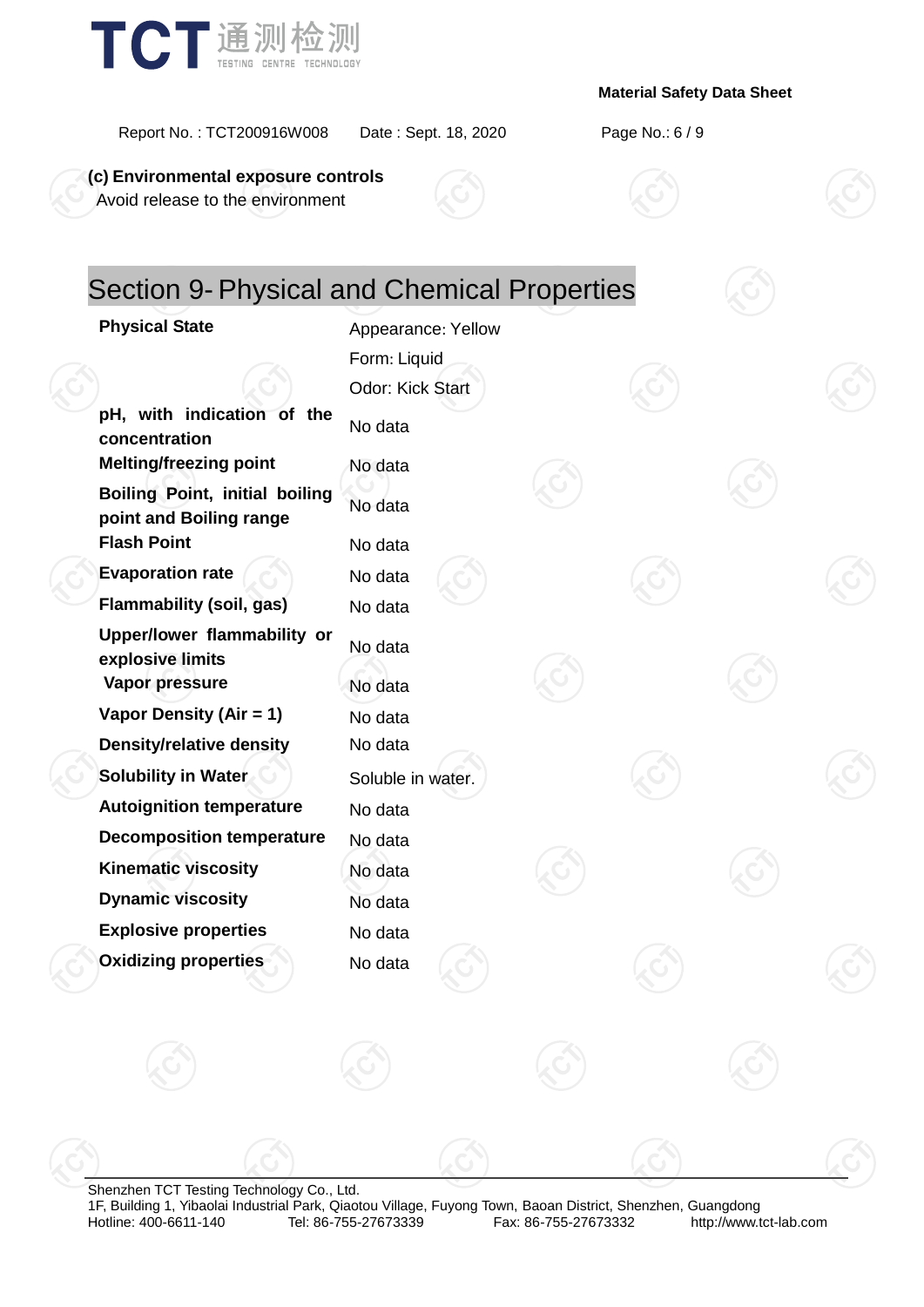

Report No. : TCT200916W008 Date : Sept. 18, 2020 Page No.: 7 / 9 Section 10 – Stability and Reactivity **(a) Reactivity** Stable under normal conditions **(b) Chemical stability** Stable under recommended storage conditions **(c) Possibility of hazardous reactions** None under normal processing **(d) Conditions to avoid** No information available **(e) Incompatible materials** No information available **(f) Hazardous decomposition products** No information available Section 11 – Toxicological Information **(a) Information on toxicological effects Acute toxicity** Acute **Not** classified **Skin corrosion/irritation** Not classified **Serious eye damage/eye irritation**<br>**irritation Sensitization** Not classified **Germ cell mutagenicity** Not classified **Carcinogenicity** Not classified **Reproductive toxicity** Not classified **STOT - single exposure** Not classified **STOT - repeated exposure** Not classified **Aspiration hazard** Not classified

Shenzhen TCT Testing Technology Co., Ltd. 1F, Building 1, Yibaolai Industrial Park, Qiaotou Village, Fuyong Town, Baoan District, Shenzhen, Guangdong Fax: 86-755-27673332 http://www.tct-lab.com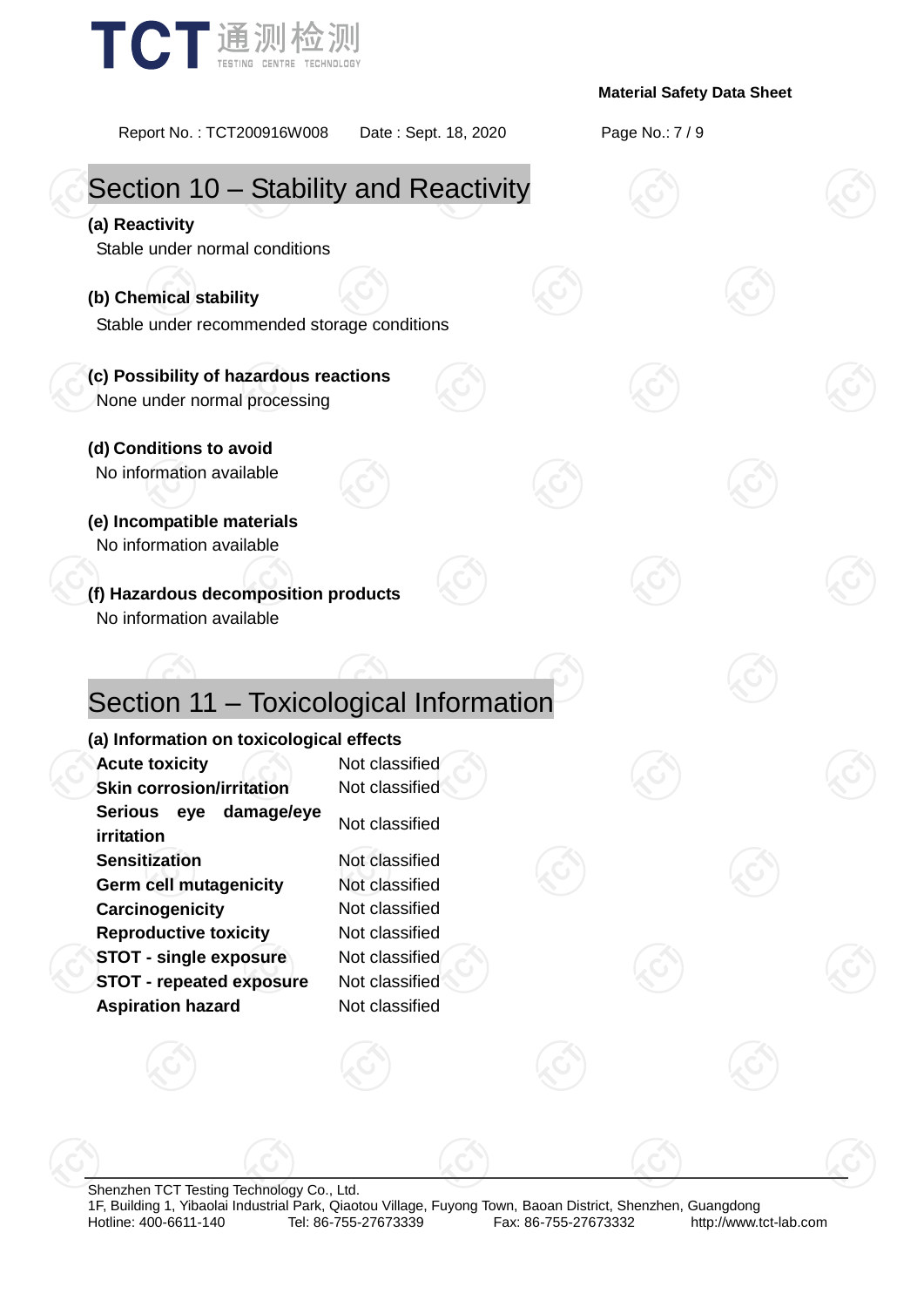

Report No. : TCT200916W008 Date : Sept. 18, 2020 Page No.: 8 / 9

### Section 12-Ecological Information

### **Toxicity** No information available

**Persistence and degradability** No information available **Bioaccumulative potential** No information available **Mobility in soil** No information available

**Other adverse effects** No information available

### Section 13 – Disposal Considerations

**Waste treatment methods** Product disposal recommendation: Observe local, state and federal laws and regulations.

> Packaging disposal recommendation: Containers may be recycled or re-used. Observe local, state and federal laws and regulations.

> The potential effects on the environment and human health of the substances used in material; the desirability of not disposing of waste material as unsorted municipal waste and of participating in their separate collection so as to facilitate treatment and recycling;

## Section 14 – Transport Information

**UN Number**  $\leq 1$  Not regulated **Proper shipping name** Not regulated **Hazard Class** Not regulated **Packing Group** Not regulated **Environmental hazards** Not regulated **Special precautions** No information available **Transport in bulk according to Annex II of MARPOL 73/78**  Not applicable **and the IBC Code**

### Section 15 – Regulatory Information

### **Safe, health and environment regulations/ legislation specific for the substance or mixture International laws/ regulations**

### **Endanger the safety of information requirements on the label**

Requirements for hazard and safety information on the label

Shenzhen TCT Testing Technology Co., Ltd.

1F, Building 1, Yibaolai Industrial Park, Qiaotou Village, Fuyong Town, Baoan District, Shenzhen, Guangdong Hotline: 400-6611-140 Tel: 86-755-27673339 Fax: 86-755-27673332 http://www.tct-lab.com